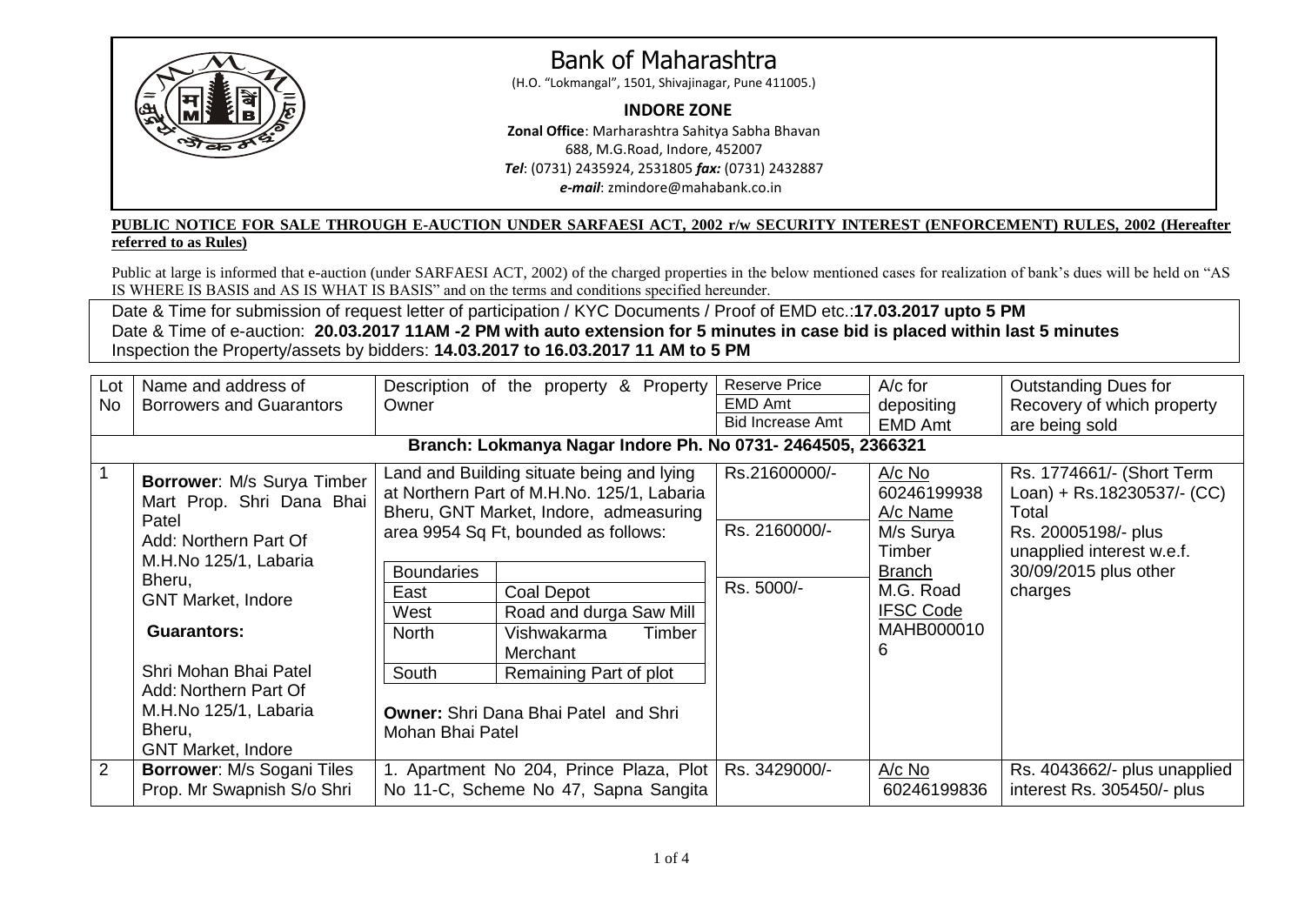|                                                                         | Rishabh Chand Sogani<br>Near Domino's, Phooti Kothi<br>Chowk, Indore<br>Guarantor:<br>1. Mrs. Shashiprabha W/o<br>Shri Rishabh Chand Sogani<br>80/A/J, Scheme 71, Sector A,<br>Gumashta Nagar, Indore<br>2. Mr. Piyush S/o Shri<br>Rishabh Chand Sogani | Road Indore, admeasuring area 815 Sq<br>Ft, bounded as follows:<br><b>Boundaries</b><br>Plot No 32<br>East<br>West<br>Open Space<br>North<br>Road<br>South<br>Flat No 203<br><b>Owner: Mr Swapnish Sogani</b> | Rs. 342900/-<br>Rs. 5000/-    | A/c Name<br>M/s<br>Sogani<br>tiles<br><b>Branch</b><br>M.G. Road<br><b>IFSC Code</b><br>MAHB000010<br>6 | future interest w.e.f.<br>30/06/2015 plus other<br>charges                                        |  |  |
|-------------------------------------------------------------------------|---------------------------------------------------------------------------------------------------------------------------------------------------------------------------------------------------------------------------------------------------------|---------------------------------------------------------------------------------------------------------------------------------------------------------------------------------------------------------------|-------------------------------|---------------------------------------------------------------------------------------------------------|---------------------------------------------------------------------------------------------------|--|--|
|                                                                         | 80/A/J, Scheme 71, Sector A,<br>Gumashta Nagar, Indore                                                                                                                                                                                                  |                                                                                                                                                                                                               |                               |                                                                                                         |                                                                                                   |  |  |
| Branch: M.G. Road Indore Ph. No 0731- 2543483, 2533162, 2436667, 243668 |                                                                                                                                                                                                                                                         |                                                                                                                                                                                                               |                               |                                                                                                         |                                                                                                   |  |  |
| 3                                                                       | <b>Borrower: M/s Harsh</b><br>Detergent Prop. Shri Gautam<br>s/o Hiralal Chajed(Jain)<br>Add: 39/13, Rupal Shree<br>Apartments, Teli Bakhal,                                                                                                            | Plot & land bearing No. S. No. 607/1/3/3,<br>Patwari Halka No. 34 (Old No 3), at Village<br>Jambudi Hapsi, Tehsil Hatod Dist Indore,<br>admeasuring area 11943 sq ft. (0.111<br>Hec)                          | Rs. 2837000/-<br>Rs. 283700/- | A/c No<br>60246200004<br>A/c Name<br>M/s Harsh<br>Detergent                                             | Rs. 3336084.34/- plus<br>unapplied interest @ 14.25%<br>p.a. from 1.04.2014 plus<br>other charges |  |  |
|                                                                         | Malharganj, Indore<br><b>Guarantor:</b><br>Shri Chandraprakash Sahu<br>4/B, Gurukrupa Nagar, near<br>Sikkshak Nagar, Aerodrome<br>Road Indore                                                                                                           | <b>Boundaries</b><br>East<br>Remaining part of land<br>West<br>Road<br><b>North</b><br>Road<br>Shri Pankaj<br>South<br>Land of<br>Sharma<br><b>Owner:</b> Shri Gautam Hiralal Chajed (Jain)                   |                               | <b>Branch</b><br>M.G. Road<br><b>IFSC Code</b><br>MAHB000010<br>6                                       |                                                                                                   |  |  |
| $\overline{4}$                                                          | Borrower: M/S Shraddha<br>Motors Prop. Smt. Shraddha<br>Pradeep Joshi<br>Dhar Road, NH-59,<br>Kalsadakhurd, Lebad                                                                                                                                       | Diverted Land and constructions situated<br>at survey no-327/2/1/2. P.H. No-52,<br>Village- Kalsadh khurd District: Dhar<br>admeasuring 0.253 Hectares (27223 Sq.<br>$Ft$ )                                   | Rs. 4500000/-                 | A/c No<br>60212835692<br>A/c Name<br>M/s Shraddha<br><b>Motors</b>                                      |                                                                                                   |  |  |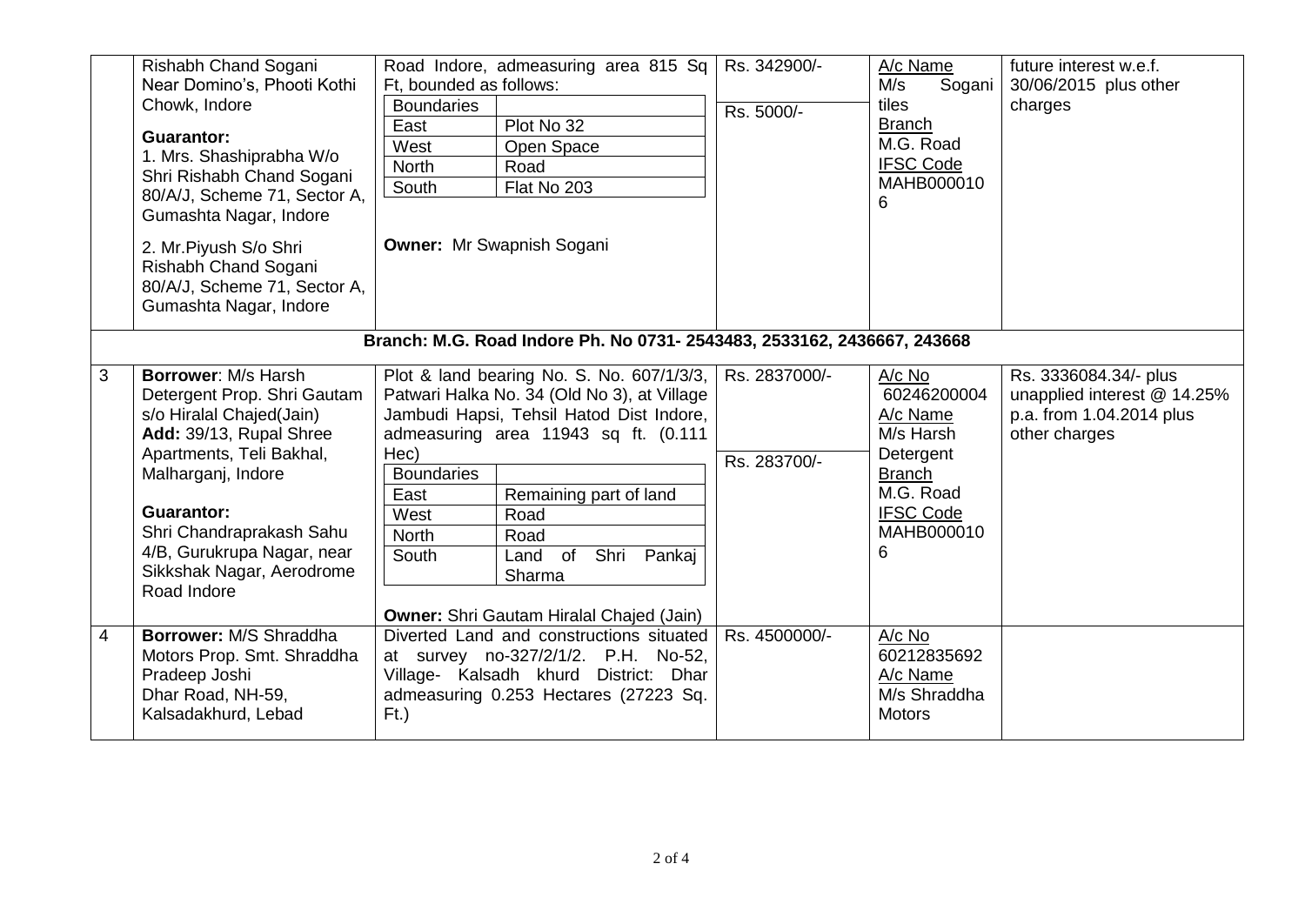|  | Chawki, Kalsadakhurd, Dhar                                                                  |                                           |                           | Rs.450000/- | <b>Branch</b>    |  |
|--|---------------------------------------------------------------------------------------------|-------------------------------------------|---------------------------|-------------|------------------|--|
|  |                                                                                             | <b>Boundaries</b>                         |                           |             | M.G. Road        |  |
|  | <b>Guarantor:</b>                                                                           | East                                      | Shrikrishna<br>Land<br>of |             | <b>IFSC Code</b> |  |
|  | Shri Pranav Joshi<br>Dhar Road, NH-59,<br>Kalsadakhurd, Lebad<br>Chawki, Kalsadakhurd, Dhar |                                           | Narayan                   |             | MAHB000010       |  |
|  |                                                                                             | West                                      | Rest land of Badrisingh   | Rs. 5000/-  | b                |  |
|  |                                                                                             |                                           | <b>Amarsingh Rajput</b>   |             |                  |  |
|  |                                                                                             | <b>North</b>                              | Rest land of Badrisingh   |             |                  |  |
|  |                                                                                             |                                           | Amarsingh Rajput          |             |                  |  |
|  |                                                                                             | South                                     | Indore Ahmadabad Road     |             |                  |  |
|  |                                                                                             |                                           |                           |             |                  |  |
|  |                                                                                             | <b>Owner:</b> Smt. Shraddha Pradeep Joshi |                           |             |                  |  |

## IMPORTANT TERMS & CONDITIONS:

- 1. The properties are being held on "AS IS WHERE IS BASIS and AS IS WHAT IS BASIS" and the E-Auction will be conducted "ONLINE". The auctions will be conducted through the Bank's approved service provider M/s C1 India Pvt. Ltd. at the web portal [http://www.bankeauctions.com](http://www.bankeauctions.com/) Please visit [http://bankofmaharashtra.in/,](http://bankofmaharashtra.in/) on<http://tenders.gov.in/> and on http://www.bankeauctions.com for E-Auction Tender Documents containing online E-Auction bid form. Declaration, general Terms and Conditions of online auction sale. For details in this regard, kindly contact: - **C1 India Pvt Ltd, Udyog Vihar, Phase 2, Gulf Petrochem building, Building No. 301, Gurgaon, Haryana. Pin: 122015, e-mail ID: support@bankeauctions.com, HelpLine No. +91-0124-4302020 and Mobile –Danish 9111444797, at the web portal [mpcg@c1india.com](mailto:mpcg@c1india.com) [\(www.bankeauctions.com\)](http://www.bankeauctions.com/).**
- 2. To the best of knowledge and information of the Authorized Officers, There are no encumbrances on the properties. However, the intending bidders should make their own independent enquiries regarding the encumbrances, Title of the property put on auction and claims/ rights / dues/ affecting the property, prior to submitting their bid. The E-Auction advertisement does not constitute and will not be deemed to constitute any commitment or any representation of the Bank. The property is being sold with all the existing and future encumbrances whether known or unknown to the bank. The Authorized Officer / Secured Creditor shall not be responsible in any way for any third party claims / rights /dues.
- 3. The intending purchasers / bidders are required to deposit EMD amount either through NEFT/RTGS in the Account No's and details mentioned above or by the way of demand draft drawn in favor of Bank of Maharashtra PROPERTY LOT NO. & NAME OF THE BORROWER (as the case may be), AND on any Nationalized or scheduled Bank, Payable at Indore. [
- 4. Bidders shall hold a valid email ID as all the relevant information from Bank and allotment of ID & Password by Service Provider M/S C1 India Pvt. Ltd may be conveyed through e-mail ONLY.
- 5. The intending bidders should submit the evidence for EMD deposit like UTR no. along with Request Letter for participation in the E-Auction, and self-attested copies of (i) Proof of Identification (KYC) viz, Voter ID card / Driving license / Passport etc(ii) Current Address – Proof for communication, (iii) PAN Card of the bidder , (iv) valid e-mail ID , (v) contact no. (Mobile/Landline) of the bidder etc. to the Authorized Officer of Bank of Maharashtra, Zonal Office, Marharashtra Sahitya Sabha Bhavan 688, M.G.Road, Indore 452007 (M.P) **by 17.03.2017**